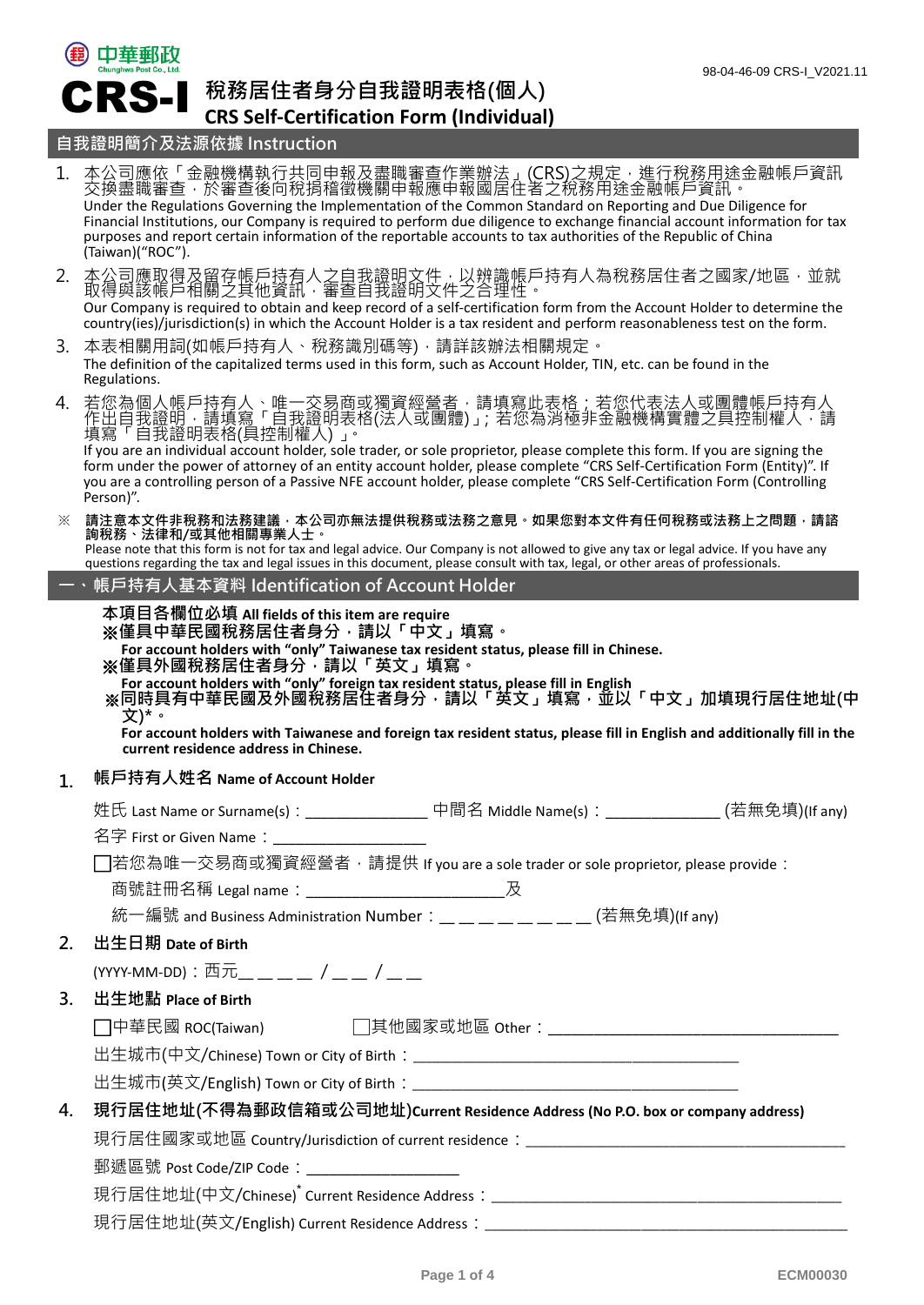

### **5. 帳戶持有人具有稅務居住者<sup>1</sup>身分的國家/地區及稅務識別碼資料**

#### **Country/Jurisdiction of Residence for Tax Purposes and related Taxpayer Identification Number or functional equivalent number ("TIN")**

※若您具美國稅務居住者身分,除本文件外,尚須填寫 IRS W-9 表格。

If you are a U.S. tax resident, please complete IRS W-9 form in addition to this form.

|               | 具有稅務居住者身分<br>的國家或地區<br>Country/Jurisdiction of tax<br>residence | 稅務識別碼<br><b>TIN</b> | ※如未提供稅務識別碼,<br>填寫理由A、B、或C<br>Enter reason A, B, or C if<br>no TIN available | 倘選取理由B,請說明理由<br>Explain why the Account<br>Holder is unable to obtain a<br>TIN if you have selected<br>reason B |
|---------------|-----------------------------------------------------------------|---------------------|-----------------------------------------------------------------------------|-----------------------------------------------------------------------------------------------------------------|
|               | 中華民國ROC(Taiwan)                                                 | 統一編號/統一證號           | IB.<br>ΙA                                                                   |                                                                                                                 |
| $\mathcal{P}$ |                                                                 |                     | B <br>ΙA                                                                    |                                                                                                                 |
| 3             |                                                                 |                     | -lB<br>ΙA                                                                   |                                                                                                                 |
| 4             |                                                                 |                     | -lB<br>ΙA                                                                   |                                                                                                                 |
|               |                                                                 |                     | ΙB                                                                          |                                                                                                                 |

#### **※倘沒有提供稅務識別碼,須填寫合適的理由:**

If a TIN is unavailable, provide the appropriate reason A, B or C where appropriate:

- A. **帳戶持有人為稅務居住者之國家/地區未核發稅務識別碼** The country/jurisdiction where the Account Holder is a tax resident does not issue TINs to its residents.
- B. **帳戶持有人無法取得稅務識別碼(請說明帳戶持有人無法取得稅務識別碼原因)** The Account Holder is unable to obtain a TIN. Explain why the Account Holder is unable to obtain a TIN if you have selected this reason.
- C. **帳戶持有人毋須提供稅務識別碼(限於該帳戶持有人為稅務居住者之國家/地區國內法未要求蒐集稅務識別 碼)** TIN is not required. Only select this reason if the domestic law of the relevant country/jurisdiction of tax residence does not require the collection of TIN.
- **6. 若您「不具」出生地點或現行居住地址之國家/地區稅務者居住身分,請勾(填)選本項,並說明理由(可複選): If you are not a tax resident in the country/jurisdiction of your place of birth or current residence address, please fill in this item and explain the reason (Can tick both).**

**□我不具出生地點之國家/地區稅務居住者身分**,理由: **I am not the tax resident in the country/ jurisdiction of my place of birth because** 

**囗**我不具現行居住地址之國家/地區稅務居住者身分,理由:

**I am not the tax resident in the country/ jurisdiction of my current residence address because**

 $^{\rm 1}$ 如帳戶持有人為中華民國稅務居住者,填列稅務識別碼如下,如已於開戶文件或要保文件中徵提,無須於自我證明中再次徵提:If the Account Holder is a tax resident of the ROC, his or her Tax Identification Number (TIN) is as follows:

<sup>1.</sup>具身分證字號者為身分證字號(10碼,由內政部戶政司編配)。National ID Card Number (a 10-digit code issued by the Department of Household Registration, Ministry of the Interior)

<sup>2.</sup>具統一證號者為統一證號(10碼,由內政部移民署編配)。Uniform ID Number (a 10-digit code issued by the National Immigration Agency, Ministry of the Interior)

<sup>3.</sup>個人無身分證字號或統一證號者,以現行稅務識別碼(大陸地區人民為9 + 西元出生年後2碼及出生月日4碼;其餘情形為西元出生 年月日8碼+護照顯示英文姓名前2字母2碼)方式編配。The current Taxpayer Code Number for those who have neither National ID Card Number nor Uniform ID Number is assigned as follows: Mainland China citizens are coded as 9+yy+mm+dd (for example born on October 25, 1985, the code would be 9851025); for other foreigners, yyyy+mm+dd + the first two letters of his or her English name in order printed on his or her passport. (for example, the code for David Caruso born on October 25, 1985, would be 19851025DA)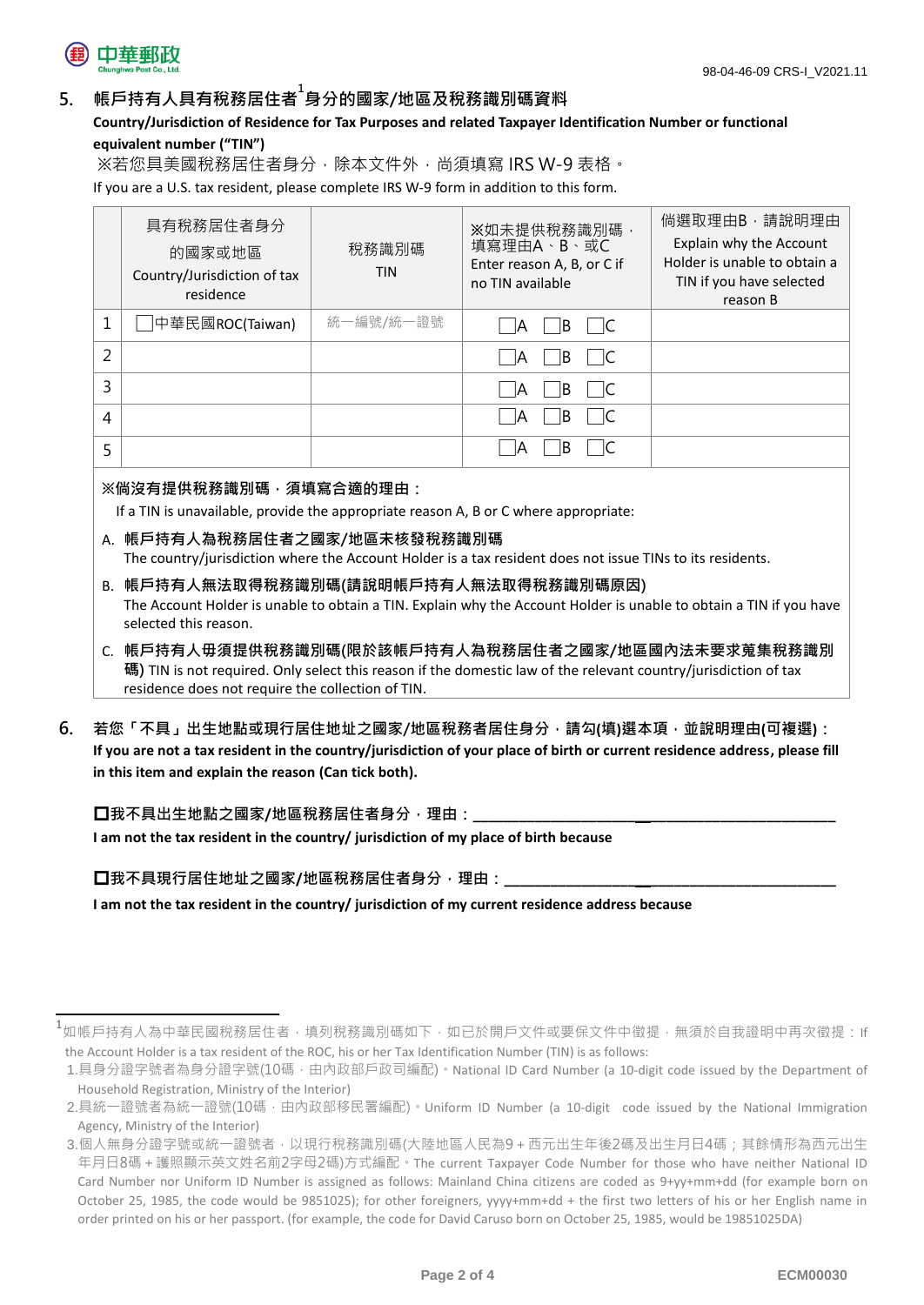

二、 **聲明及簽署 Declarations and Signature**

1. 本人證明·與本文件所有相關的帳戶·本人是帳戶持有人/未成年帳戶持有人之法定監護人(或業經帳戶 持有人授權簽署本表)。

I certify that I am the Account Holder (or I am the legal guardian of the Minor Account Holder/authorized to sign for the Account Holder) of all the account(s) to which this form relates.

2. 本人知悉,本表所含資訊、相關帳戶持有人及任何應申報帳戶資訊,將提供中華民國稅捐稽徵機關,經 由政府間協定進行稅務目的金融帳戶資訊交換,提供帳戶持有人為稅務居住者之國家/地區稅捐稽徵機 關。

I acknowledge that the information contained in this form and information regarding the Account Holder and any Reportable Account(s) may be provided to the tax authorities of the ROC and exchanged with tax authorities of another country(ies)/jurisdiction(s) in which the Account Holder may be a tax resident pursuant to intergovernmental agreements to exchange financial account information for tax purposes.

3. 本人聲明就本人所知所信,本文件內所填報的所有資料和聲明均屬真實、正確和完備;若與貴公司既存 資料不相符,本人會主動通知貴公司,並承諾倘情況有所變更,以致影響本文件之資訊,或導致本文件 所載的資料不正確,本人會於狀態變更之 30 日內通知貴公司並提交一份已適當更新的自我證明。本人 若違反本條約定,遭受任何稅務裁罰,貴公司概不負責,日貴公司若因本人依本條有可歸責之事由受有 任何損害(包括但不限於主管機關之處罰或遭交易對手求償),本人同意無條件補償之。

I declare that all statements made in this declaration are, to the best of my knowledge and belief, correct and complete. I undertake to advise your Company of any change in circumstances which affects the tax residency status of the individual identified in Part 1 of this form or causes the information contained herein to become incorrect or incomplete, and to provide your Company with a suitably updated self-certification form within 30 days of such change in circumstances. If I breach the agreement, your Company is not liable for any tax penalties. If your Company is held accountable for any damages, including but not limited to the damages resulting from the competent authority's punishment or the counterparty's claim, I agree to compensate your Company unconditionally.

> 此致 中華郵政股份有限公司 To Chunghwa Post Co., Ltd.

簽署 Signature :\_\_\_\_\_\_\_\_\_\_\_\_\_\_\_\_\_\_\_\_\_\_\_\_ 簽署日期 Date (YYYY-MM-DD):西元\_\_ \_\_ \_\_ \_\_ / \_\_ \_\_ / \_\_ \_\_

姓名 Print Name:\_\_\_\_\_\_\_\_\_\_\_\_\_\_\_\_\_\_\_\_\_\_\_ 身分 Capacity:\_\_\_\_\_\_\_\_\_\_\_\_\_\_\_\_\_\_\_\_\_\_\_\_\_\_\_\_\_\_\_\_\_\_\_\_\_\_\_\_\_\_

(若您不是帳戶持有人,請敘明您簽署本表之身分。如您是以代理人身分簽署此表,請檢附授權書。)

(If you are not the Account Holder, please indicate the capacity in which you are signing the form. If signing under a power of attorney, please also attach a certified copy of the power of attorney.)

※提醒您: 如任何人在作出自我證明時,故意誤導或有虛假不正確之陳述者,將可能依國內外相關法令承擔相關責任。依據稅捐稽 徵法第46-1條,有關機關、機構、團體、事業或個人違反第五條之一第三項規定,規避、妨礙或拒絕財政部或其授權之機關調查或備 。<br>*詢,或未應要求或未配合提供有關資訊者,由財政部或其授權之機關處新臺幣三千元以上三十萬元以下罰鍰,並通知限期配合辦理;* 屆期未配合辦理者,得按次處罰。未依第五條之一第三項第二款後段規定進行金融帳戶盡職審查或其他審查者,由財政部或其授權之 機關處新臺幣二十萬元以上一千萬元以下罰鍰。

*Reminder: Any person who deliberately misleads or has false and incorrect statements when he/she makes self-certification, will be liable under relevant domestic and international laws and regulations. According to Article 46-1 of Tax Collection Act, the Ministry of Finance or its authorized agencies may impose a fine from three thousand New Taiwan Dollars (NT\$3,000) to three hundred thousand New Taiwan Dollars (NT\$300,000) if an agency, institution, organization, enterprise, or individual violates paragraph 3 of Article 5-1, and avoids, hinders, or refuses investigation or inquiry by the Ministry of Finance or its authorized agencies, or fails to submit relevant information and documents required, and may notify them to comply within a given time limit; if compliance is not met within the given time limit, successive fines can be imposed in each case. One who does not execute due diligence or other reviewing processes on financial accounts prescribed in subparagraph 3(2) of Article 5-1, shall be imposed with a fine from two hundred thousand New Taiwan Dollars (NT\$200,000) to ten million New Taiwan Dollars (NT\$10,000,000) by the Ministry of Finance or its authorized agencies.*